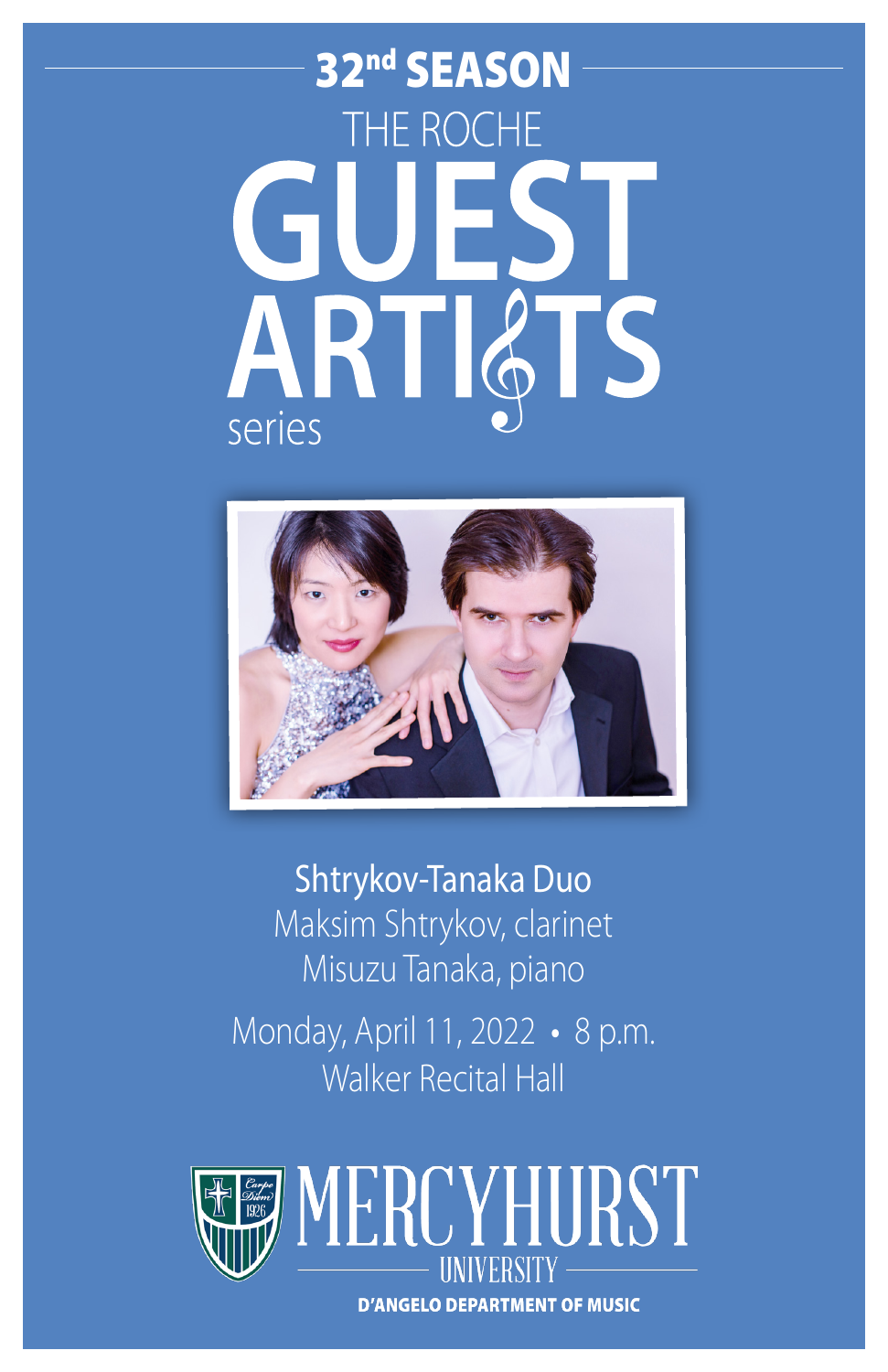

SHTRYKOV-TANAKA DUO Monday, April 11 • 8 p.m. Walker Recital Hall

*Fünf Stücke im Volkston for Basset Clarinet (originally for Cello) and Piano, Op.102 (1849) Mit Humor "Vanitas vanitatum" Langsam Nicht schnell, mit viel Ton zu spielen Nicht zu rasch Stark und markiert* 

*Sonata No.1 inA Minor for Clarinet (originally for Violin) and Piano, Op.105 (1851) Mit leidenschaftlichem Ausdruck Allegretto Lebhaft* 

#### **INTERMISSION**

*Sonata in F Minor for Clarinet and Piano, Op.120, No.1 Allegro appassionato Andante un poco adagio Allegretto grazioso Vivace* 

*Fantasie brillante on themes from Bizet's Carmen for Clarinet (originally for Flute) and Piano (1875)* 

*François BORNE (1840-1920) arr. by Maksim Shtrykov* 

*Robert SCHUMANN (1810-1856) arr. by Maksim Shtrykov* 

*Johannes BRAHMS (1833- 1897)*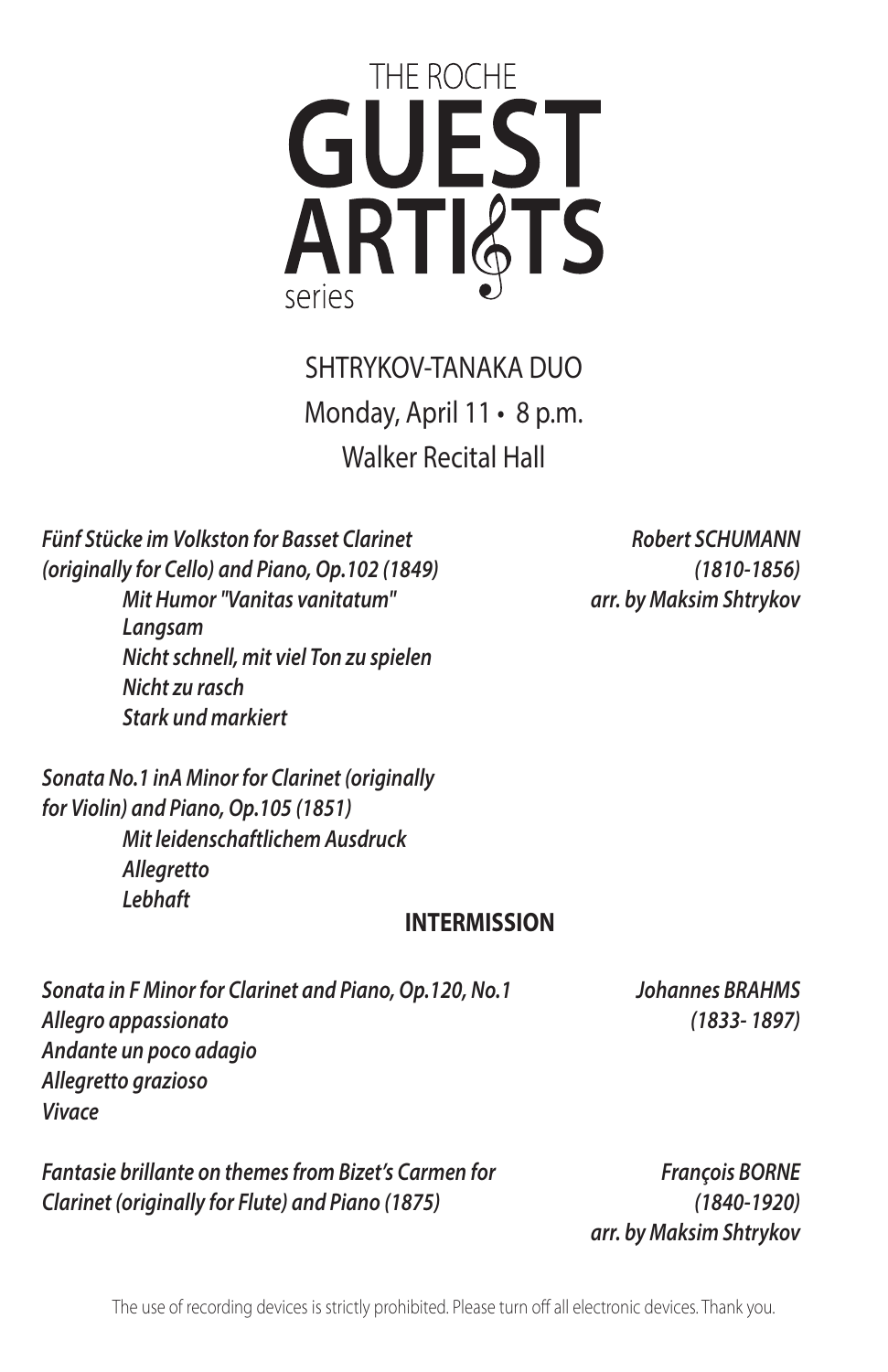## **Biography**



Comprised of two sensationally gifted and acclaimed virtuosi, clarinetist Maksim Shtrykov [pronounced: sh-TRYkoff] and pianist Misuzu Tanaka, the Shtrykov-Tanaka Duo has been hailed as "a new generation of exquisitely talented performers who elevate our understanding of the world's music" by Shelter Island Reporter and praised that "their showmanship and musicality

is unparalleled" by Klamath Falls News. They can be heard throughout the United States, garnering an impressive record of instant re-engagements.

Clarinet and piano duos are still rare gems on the modern concert stage despite the immense repertoire. With its innovative programming, master classes, and recitals, the Duo makes it their mission to transform the superb instrumental combination from a rare occurrence to a welcomed guest on concert series across the globe.

The 2021-2022 season highlights include the Duo's debut album release as well as performances at the Placitas Artist Series (NM), Northeast Kingdom Classical Series (VT), and Art Complex Museum Concert Series (MA), among others.

During past seasons, the Duo appeared on many eminent concert series across the country including Black Hills Chamber Music Society (SD), Ridgecrest Chamber Music Society (CA), Chamber Music Society of Maryland, Fairmont Chamber Music Society (WV), the Dame Myra Hess Memorial Concerts (IL), Cedarhurst Chamber Music Series (IL), Rochester Institute of Technology Performing Artists Concert Series, Festival Amadeus (MT), Summer Stars Classical Series (NJ), Frederick Collection Historical Piano Concerts (MA), and Endless Mountain Festival (NY) to name a few.

The Duo's debut album "Epilogues" will focus on the fnal chamber works of three leading composers—Johannes Brahms, Camille Saint-Saëns, and Francis Poulenc. Each of these composers chose the clarinet as an ultimate outlet of their genius, referring to its rich sound and soulful expression in the late stage of their lives and entrusting in it a lifetime of wisdom and experience.

Maksim and Misuzu frst met in December 2012 and, as avid chamber music collaborators, instantly felt a unique artistic connection resulting in an inspiring and creative friendship. Both artists are graduates of The Juilliard School.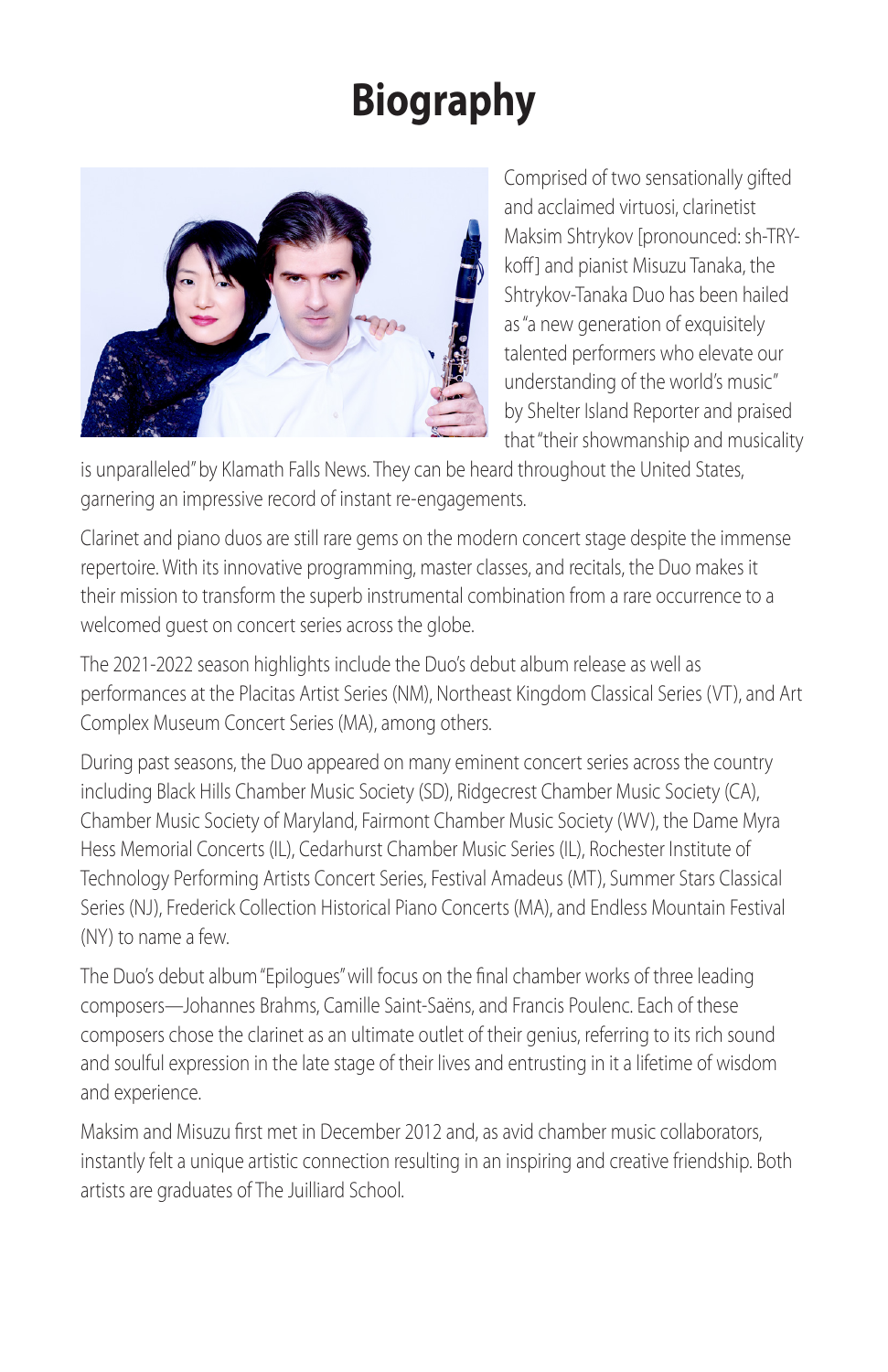## **Biography**



#### **MAKSIM SHTRYKOV · Clarinet**

Belarusian-born American clarinetist Maksim Shtrykov [pronounced: sh-TRY-koff] is quickly gaining renown as an artist of remarkable charisma and extraordinary musicianship, and has been hailed for "clarity that's viscerally breathtaking" and "effortless... quicksilver legato" (Lucid Culture, New York). About his recent duo recital Shelter Island Reporter (New York) wrote: "[Duo]

enchanted the audience with their technique and style and generated standing ovations from the sold-out crowd."

A recipient of the Artists International New York Debut Award, Maksim presented his Carnegie Hall debut recital at Weill Hall in 2007. A passionate advocate of clarinet music, he is on a continuous quest of expanding his instrument's repertoire, bringing to light rarely performed masterpieces by forgotten masters.

The 2021-2022 season highlights include performances at the Placitas Artist Series (NM), Northeast Kingdom Classical Series (VT), and Art Complex Museum Concert Series (MA) among others as well as the release of "Epilogues", a debut album recorded in collaboration with his duo partner, acclaimed Japanese pianist Misuzu Tanaka. The Shtrykov-Tanaka Duo explores four clarinet sonatas, the fnal chamber works of three leading composers—Johannes Brahms, Camille Saint-Saëns, and Francis Poulenc. Each of these composers chose the clarinet as an ultimate outlet of their genius, referring to its rich sound and soulful expression in the late stage of their lives and entrusting in it a lifetime of wisdom and experience.

In the past seasons, Maksim appeared with the Amadeus Festival Orchestra and gave numerous concerts around the country with appearances on the Chamber Music Society of Maryland, Summer Stars Classical Series (NJ), Parrish Art Museum Series (NY), Black Hills Chamber Music Society (SD), Cedarhurst Chamber Music (IL), Ridgecrest Chamber Music Society (CA), Rochester Institute of Technology Artist Series, Dame Myra Hess Memorial Concerts (IL), Shorter University's Guest Artist Series (GA), and Summer Stars Classical Series (NJ), among many others.

Maksim is a prizewinner of many competitions including the Dmytro Bida International Woodwind Competition (Lviv, Ukraine), Brahms Chamber Music Competition (Gdansk, Poland), and "Salieri-Zinetti" International Chamber Music Competition (Verona, Italy).

Maksim Shtrykov began clarinet studies at the age of nine in his native Belarus. He later became the frst Belarusian woodwind player to get accepted to the Juilliard School where he was awarded a degree of Master of Music as a scholarship student in the celebrated studio of Charles Neidich.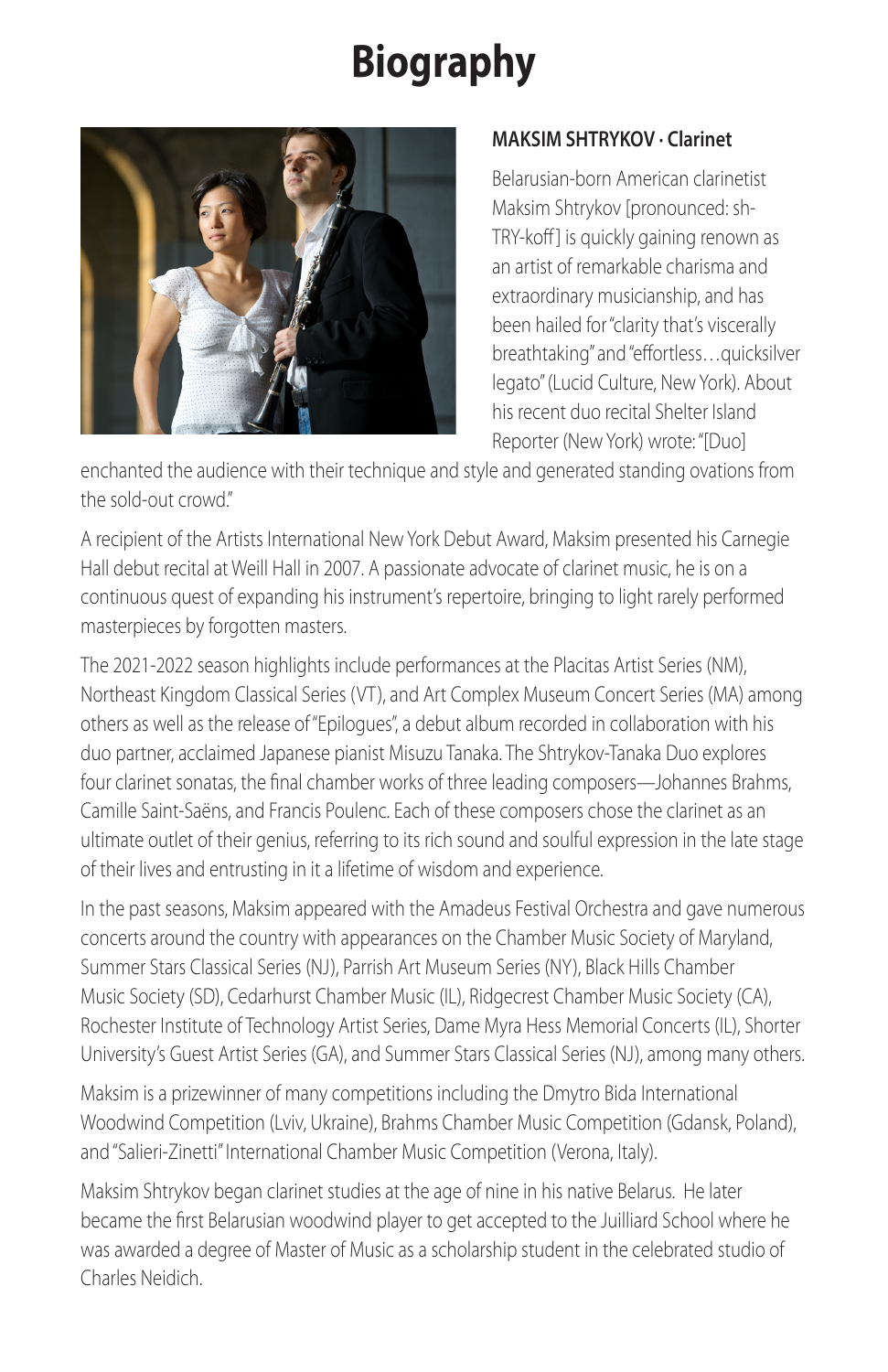## **Biography**

#### **MISUZU TANAKA · Piano**

Hailed by international press as a pianist "who dispatched everything with both dizzying speed and sensitivity" by Today's Zaman (Turkey) and for her "exceptionally high technical level" by General-Anzeiger Bonn (Germany), Misuzu Tanaka has established herself as an artist of remarkable individuality.

She has performed in prestigious concert venues throughout the world, from the Gewandhaus in Leipzig and Mozart's Museum at Villa Bertramka in Prague to Alice Tully Hall in New York, and is also a respected regular performer for Music from the Frederick Collection, a leading North-American venue for performance on historical instruments.

With notable success in international competitions, Ms. Tanaka has also received prizes and awards in the International Janacek Competition, Poland International Piano Festival Competition, Boulder Bach Festival's World Bach Competition and the Daniel Rutenberg Chamber Music Competition to name a few.

Her debut album, "Misuzu Tanaka in Concert", which was recorded live on the Concertant Classics label, features works by Leoš Janáček and J. S. Bach, two composers who have been a constant source of her musical inspiration. The upcoming season brings two new releases: a second piano recital album recorded on an 1886 Chickering and Sons Concert Grand piano where she further explores how Bach's original compositions as well as transcriptions by Busoni and Siloti would have sounded during that era, and a debut album "Epilogues" with clarinetist Maksim Shtrykov, which focuses on four clarinet sonatas that are among the last works of three leading composers—Johannes Brahms, Camille Saint-Saens, and Francis Poulenc.

Her 2021-2022 season highlights include new and return appearances on the Northeast Kingdom Classical Series (VT), Placitas Artist Series (NM), Music Matters (CT), Art Complex Museum (MA), Roche Visiting Artist Series (PA), among others. Highlights of the past seasons include a concerto debut at the Amadeus Festival (MT) with the Festival Orchestra under the direction of maestro John Zoltek as well as recitals at Chamber Music Society of Maryland, Cedarhurst Chamber Music Series (IL), Distinguished Artists Lecture and Concert Series (CA), Dame Myra Hess Memorial Concerts (IL), Pro Musica in San Miguel de Allende, Chamber Music Society of Maryland, and Ridotto Classical Concerts (NY).

An avid ensemble collaborator, Misuzu Tanaka has appeared with prominent artists including James Dunham (Cleveland Quartet) and members of the National Symphony Orchestra. In 2012, together with her artistic partner and critically acclaimed clarinetist Maksim Shtrykov, she began touring throughout the United States as the Shtrykov-Tanaka Duo. Her latest chamber music project is Trio Confero (clarinet, cello, piano).

Born in London, United Kingdom, where she began her piano lessons at the age of fve, she then continued her studies in Japan and in the United States with Martin Canin at The Juilliard School. Her Masters and Doctoral degrees are from University of Michigan where she was a full scholarship recipient studying with Logan Skelton and devoted much time to the study and performance of the works of Leoš Janáček, which led to further studies with Miroslav Brejcha and the late Ivan Moravec in the Czech Republic.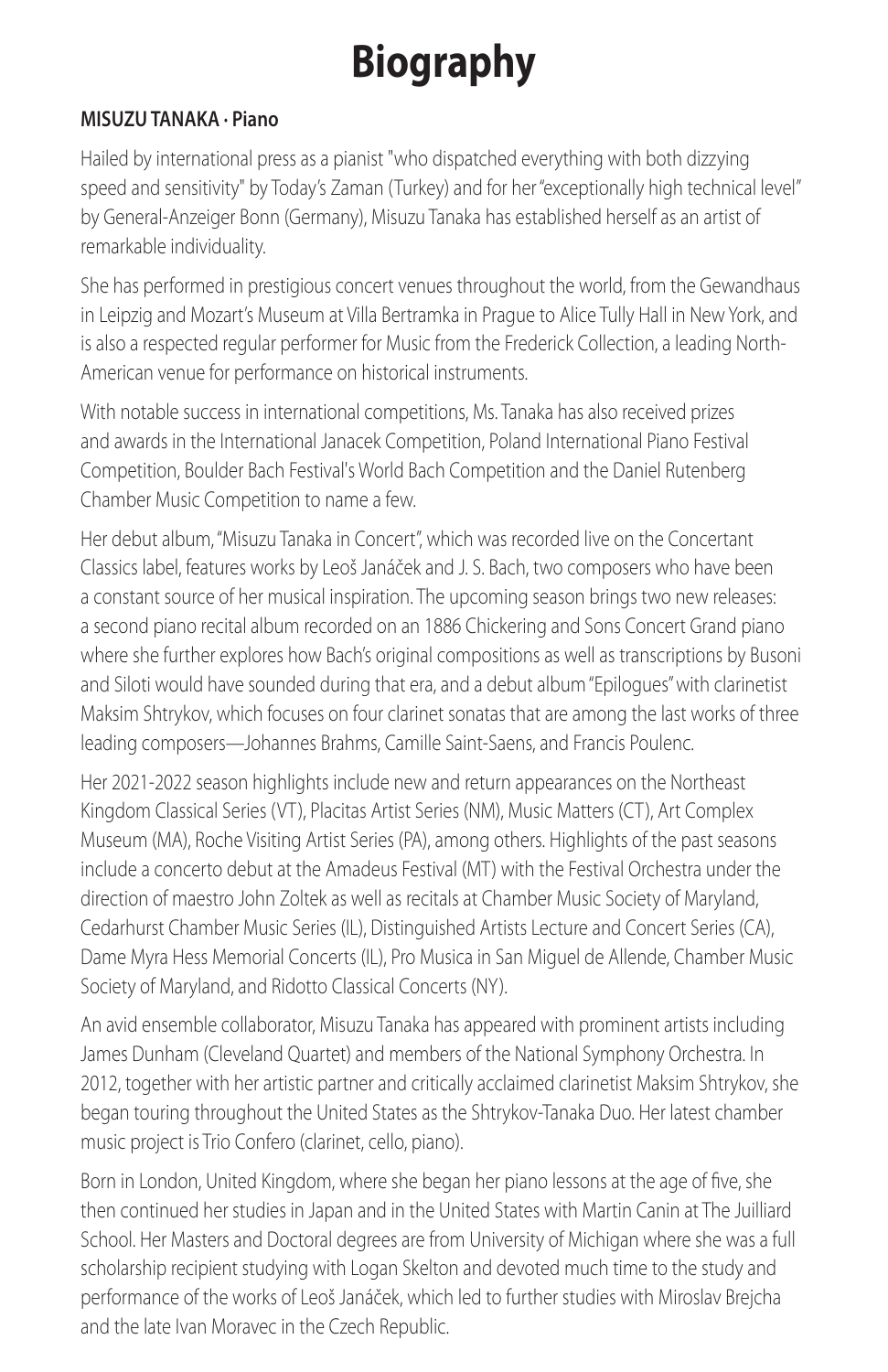### Welcome to the 32<sup>nd</sup> season of the Roche Guest Artists Series!

# THE ROCHE GUEST ARTISTS SERIES

Tonight's brilliant performance wraps up the Roche Series' 32nd season!

Since its founding in 1988, the Roche Guest Artists Series has



introduced local audiences to a unique mix of acclaimed traditional soloists and chamber ensembles, along with specialized performers and lecturers in areas of contemporary music, jazz, Renaissance, Baroque, world music, and music therapy. From international artists to young, emerging ensembles, the hallmark of the series has always been the residency component in which each artist or ensemble augments their recital performance with an in-depth workshop relating to their area of specialization. I hope you will join me in meeting the artists and journeying into their interpretive world as they share some of the secrets of their art through master classes and presentations.

The Series once again offers these great presentations FREE AND OPEN TO THE PUBLIC, thanks to the GENEROUS SUPPORT OF THE TERRY AND MARGARET M. ROCHE FAMILY.

Keep an eye on the D'Angelo Music Department website for details on next year's series! Concert dates and artists will be published by Monday, Aug. 15. Tonight, we welcome acclaimed artists Maksim Shtrykov, clarinet, and Misuzu Tanaka, piano, for a beautiful program of Schumann, Brahms, and Borne. They will join us again tomorrow for a masterclass here in the Walker Recital Hall, Tuesday, April 12, 12:45-1:45 p.m., featuring our own Mercyhurst students. Thank you so much for attending, and enjoy the performance!

With hest wishes

Dr. Nathan Hess Mary A. Spadafor Endowed Chair of Music Director, Roche Guest Artists Series

The Roche Guest Artists Series is supported in part by a generous endowment from the Terry and Margaret M. Roche family. If you would like to add your support to this series please contact Meaghan Hubert, Director of Donor Relations, in the Alumni and Development Office at

#### **814-824-2379** or *[mhubert2@mercyhurst.edu](mailto:mhubert2@mercyhurst.edu)*.

A special THANK YOU to all of those who have assisted in making the ROCHE GUEST ARTISTS SERIES, and tonight's concert, possible:

Dr. Christina Riley-Brown Dr. Albert Glinsky Dr. Jefrey Roessner Kyndra Zacherl Lauren Esper Colleen Shah Debbie Morton Kristian Biega Patrick Magill John Prior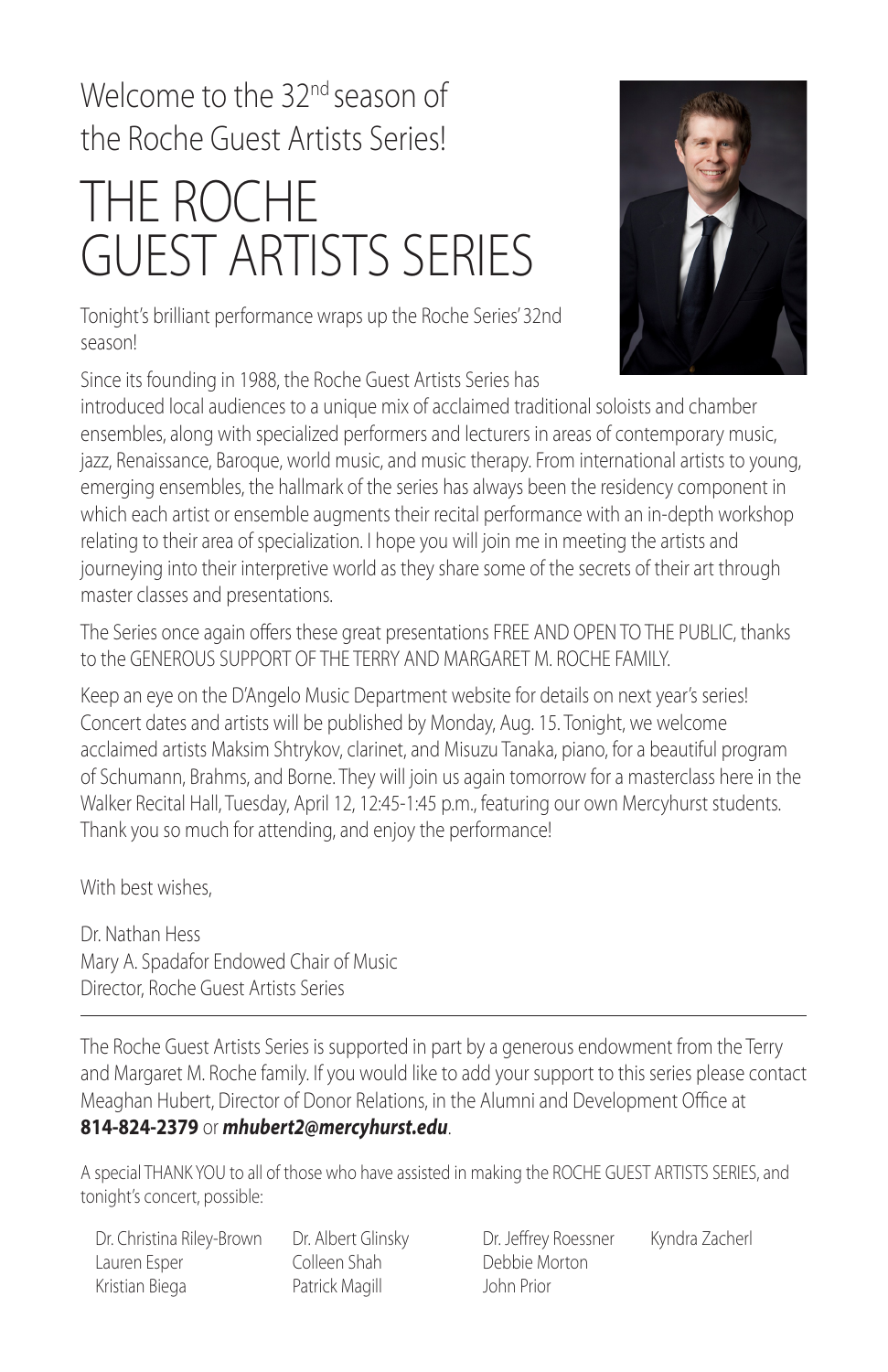### The D'Angelo Department of Music presents UPCOMING EVENTS Spring 2022

### APRIL

#### **ROCHE GUEST ARTIST SERIES**

Masterclass with Maksim Shtrykov, clarinet, and Misuzu Tanaka, piano Tuesday, April 12, 12:45-1:45 p.m. Walker Recital Hall Free and open to the public; Livestream

#### **FACULTY RECITAL SERIES**

Presque Isle Saxophone Quartet Wednesday, April 20, 8 p.m. Walker Recital Hall Free and open to the public; Livestream

#### **\*JAZZ ENSEMBLE**

Saturday, April 23, 7 p.m. Taylor Little Theatre

#### **\*CONCERT CHOIR**

Friday, April 29, 7 p.m. Walker Recital Hall

#### MAY

#### **COMPOSERS' CONCERT**

Sunday, May 1, 2 p.m. Walker Recital Hall Free and open to the public; Livestream

#### **SMALL ENSEMBLES CONCERT**

Wednesday, May 4, 7 p.m. Walker Recital Hall Free and open to the public; Livestream

#### **\*WIND ENSEMBLE**

Saturday, May 7, 7 p.m. Mary D'Angelo Performing Arts Center

#### **\*MERCYHURST CIVIC ORCHESTRA**

Sunday, May 8, 4:30 p.m. Mary D'Angelo Performing Arts Center

\*General admission \$8; Mercyhurst students, faculty, and 12 & under \$5

For a complete list of our spring performances, including Senior Recitals, please visit *<www.mercyhurst.edu/music>*.